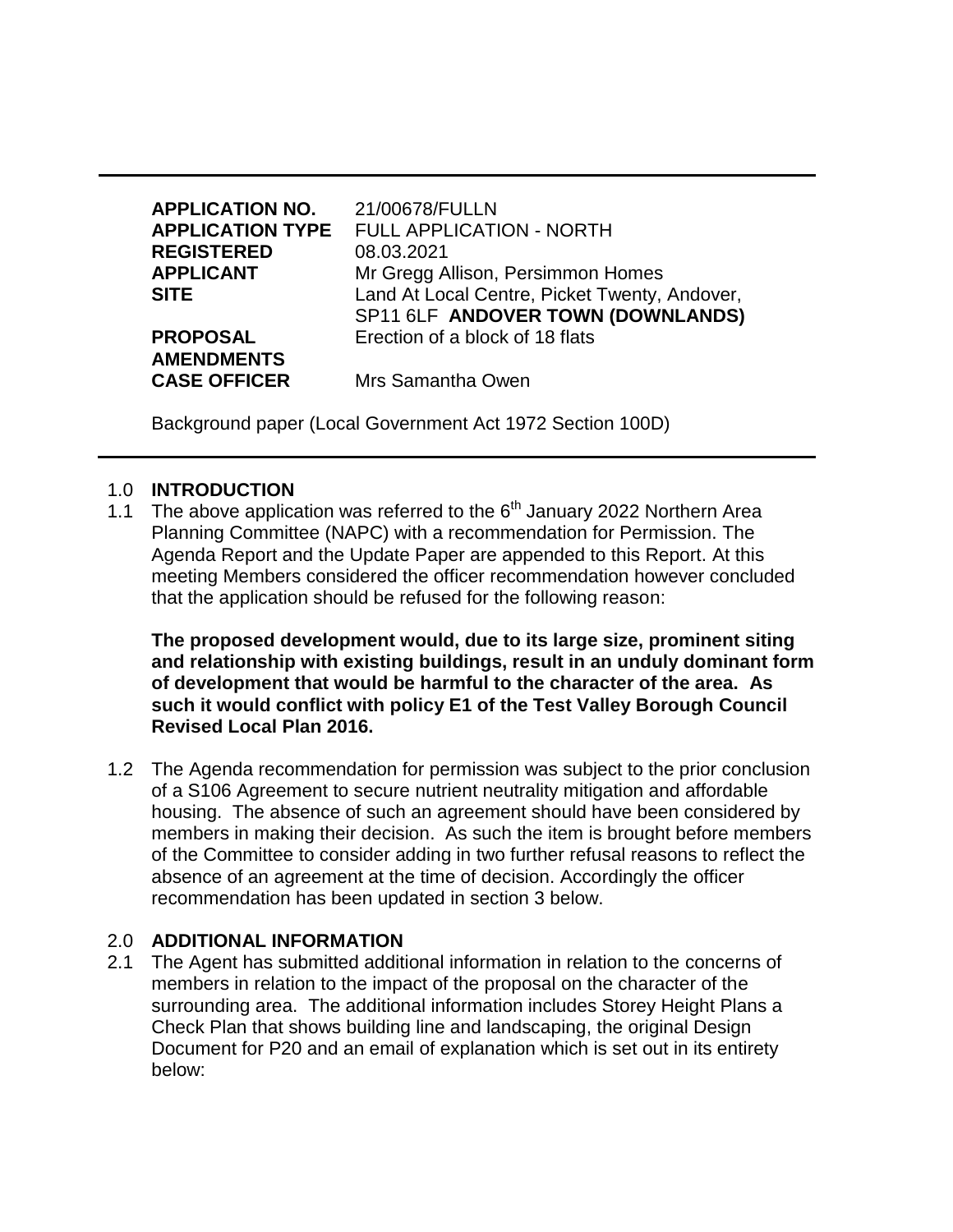*"You will see from the attached that whilst the dwellinghouses are of 2/2.5 storey height in the main, the scale of the buildings within the Local Centre differs considerably. To the north and north-west of the application site, there is an increase in height to be 3 to 4 stories at the apex of the Local Centre. The buildings then reduce in height toward the periphery of the Centre, back to the 2 storey, residential scale of the wider site and along Picket Twenty Way in both directions. Although there are single storey buildings in terms of volume within the Centre, owing to their contemporary design, their actual height is above that what be expected of single storey buildings.*

*This design approach is deliberate. The aspirations of the Local Centre are set out within the attached Design Code for the original Picket Twenty outline application. In particular, I would draw your attention to page 23 which sets out a building heights strategy for the wider development and proposes taller buildings (defined as 2.5-4 storey) in the selected locations, including the Local Centre.* 

*Within the context of the Design Code, and having regard to the scale of the buildings that currently existing in and around the Local Centre, therefore, it is clear that the proposed block of flats fits neatly into the gap within the streetscene, and appropriately bookends this part of the Local Centre, forming a visual focal point whilst reducing in height in the same manner as on the other side of the Centre.*

*In terms of building line. I note that it was suggested that the proposed build out to be located at the rear of the site. As can be seen from the attached, that would place the building immediately adjacent to an important retained hedge, in close proximity to existing residential dwellings and would, by necessity, require car parking fronting onto the Local Centre. This would not only present issues from an ecological and residential amenity perspective, it would be in direct conflict with the aims and objectives of the Design Code produced for the outline. The application site was always intended to have a taller building facing onto the Local Centre, and such a building is necessary to complete the built form of the Centre. The attached 'Check Plan' shows that the building line and*  extent of landscaping to the front of the proposed building is entirely in keeping *with the adjacent built form.*

*Moreover, in terms of the design and general appearance of the building itself, it is important to consider that the appearance of the proposed building is directly comparable to the building on the north-western side of the Local Centre. The only differences are that the building is handed and there is a simpler roof form and differing materials being proposed. Rather than mimicking the less than successful grey and yellow palette, it was considered appropriate to reflect the red brick of the nearby Retail Unit and Community Centre buildings, adding to the continuity across the Local Centre.*